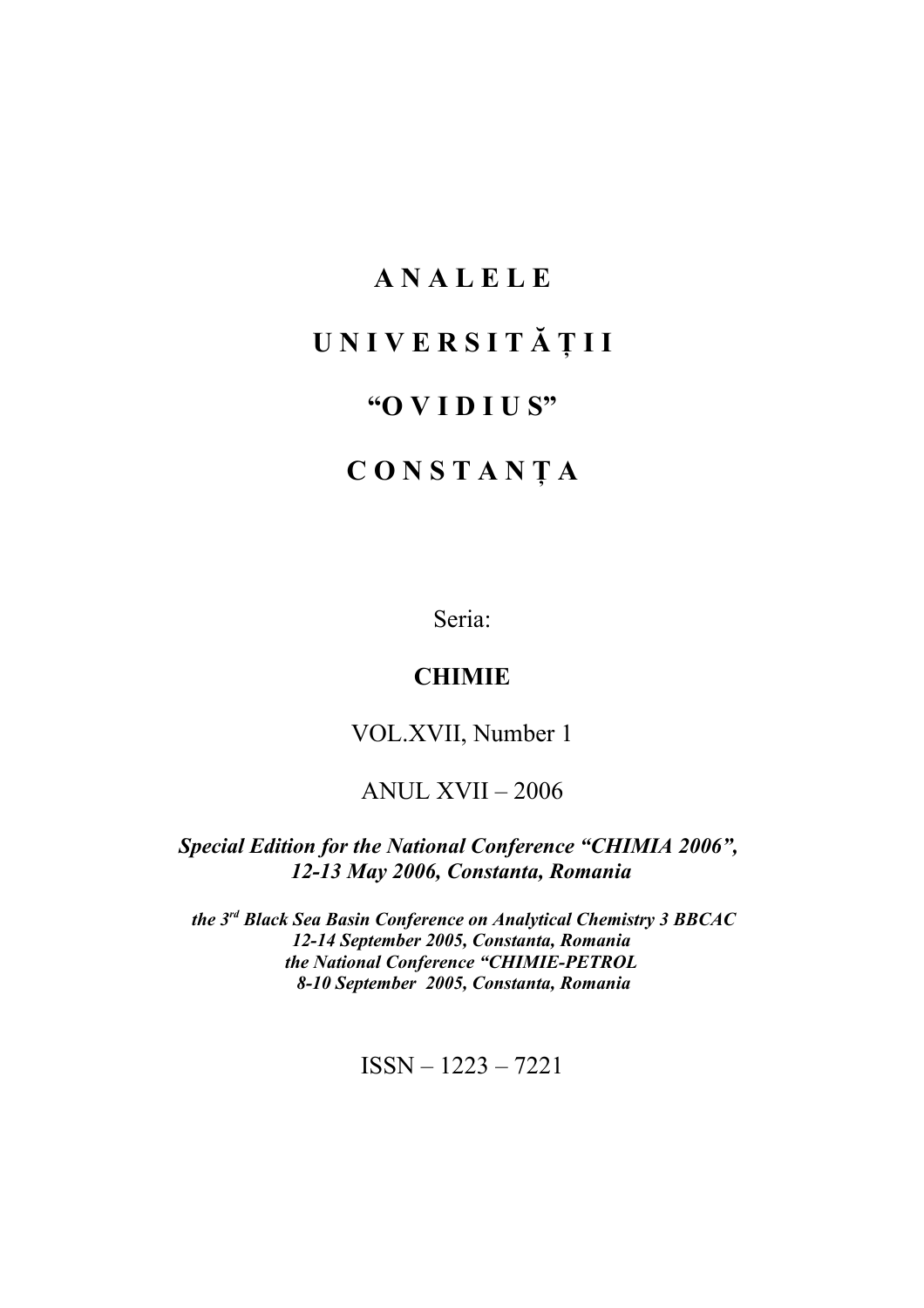### **ANALELE UNIVERSITĂŢII "OVIDIUS "CONSTANŢA Seria CHIMIE "OVIDIUS" UNIVERSITY ANNALS OF CHEMISTRY**

#### **AIMS AND SCOPE**

Revista "Analele Universităţii Ovidius" Constanţa seria Chimie este o revistă periodică cu referenţi ce publică lucrări originale continând rezultate nepublicate în alte reviste. Lucrările trebuie prezentate în limba engleză. "Ovidius" University Annals of Chemistry aims to publish original unpublished papers in all branches of fundamental and applied chemistry: inorganic, analytical, biochemistry, organic, physical chemistry, technology and chemical engineering.

#### **EDITOR IN CHIEF**

Elisabeta Chirilă

Mail address: "Ovidius" University, Faculty of Physics, Chemistry and Petroleum Technology, Department of Chemistry, 124, Mamaia Blvd., 900527 RO Constanta, Romania; e-mail: echirila@ univ-ovidius.ro.

#### **EDITORIAL ADVISORY BOARD**

ANDRUH Marius, University of Bucharest, RO (Inorganic Chemistry);

BARBOSA TORRALBO Jose, University of Barcelona, ES (Analytical Chemistry)

BIRGHILA Semaghiul, "Ovidius" University of Constanţa, RO (Analytical and Environmental Chemistry).

CHIRILĂ Elisabeta, "Ovidius" University of Constanţa, RO (Analytical and Environmental Chemistry).

DUMBRAVA Anca,"Ovidius" University of Constanţa, RO (Inorganic Chemistry);

GIROTTI Stefano, University of Bologna, IT (Analytical and Environmental Chemistry);

KONCSAG Claudia Irina, University of Constanta, RO (Petroleum Technology);

LECA Minodora, University of Bucharest, RO (Physical Chemistry);

MAGEARU Vasile, University of Bucharest, RO (Analytical Chemistry);

#### **EDITOR ASSISTANT**

Ionela POPOVICI CARAZEANU

Mail address: "Ovidius" University, Faculty of Physics, Chemistry and Petroleum Technology, Department of Chemistry, 124, Mamaia Blvd., 900527 RO Constanţa, Romania; e-mail: icarazeanu@ univ-ovidius.ro, sgutaga@univ-ovidius.ro. **Executive secretary**

Gabriela Stanciu, e-mail: gstanciu@univ-ovidius.ro.

#### **ORDERING INFORMATION**

Revista poate fi procurată prin schimb de publicații cu instituții similare din țară și străinătate; The journal may be obtained on exchange basis with similar Romanian or foreign institutions; **124, Mamaia Blvd, 900527 – RO Constantza, ROMANIA**

© 2006 Ovidius University Press. All rights reserved. Printed in Romania

This journal and the individual contributions contained in it are protected under copyright by Ovidius University Press and the following terms and conditions apply to their use:

Single photocopies of single articles may be made for personal use as allowed by national copyright laws. Permission of the Publisher and payment of a fee is required for all other photocopying, including multiple or systematic copying. Permissions may sought directly from Ovidius University Press, 124 Mamaia Blvd, 900527 RO Constanţa, Romania

MANDALOPOL Dan, "Ovidius" University of Constanţa, RO (Petroleum Technology); MOCANU Raluca "Al I.Cuza" University of Iasi, RO (Analytical and Environmental Chemistry); POPESCU Viorica, "Ovidius" University of Constanta, RO (Physical Chemistry); NITA Irina "Ovidius" University of Constanţa, RO (Physical Chemistry); POPOVICI CARAZEANU Ionela"Ovidius" University of Constanţa, RO (Inorganic Chemistry); RASANU Nicolae "Ovidius" University of Constanta, RO (Organic Chemistry); ROŞCA Sorin "Politehnica" University of Bucharest, RO (Organic Chemistry); STANCIU Gabriela "Ovidius" University of Constanta, RO (Organic Chemistry); TĂRĂBĂŞANU-MIHĂILĂ Corneliu "Politehnica" University of Bucharest, RO (Organic Chemistry);